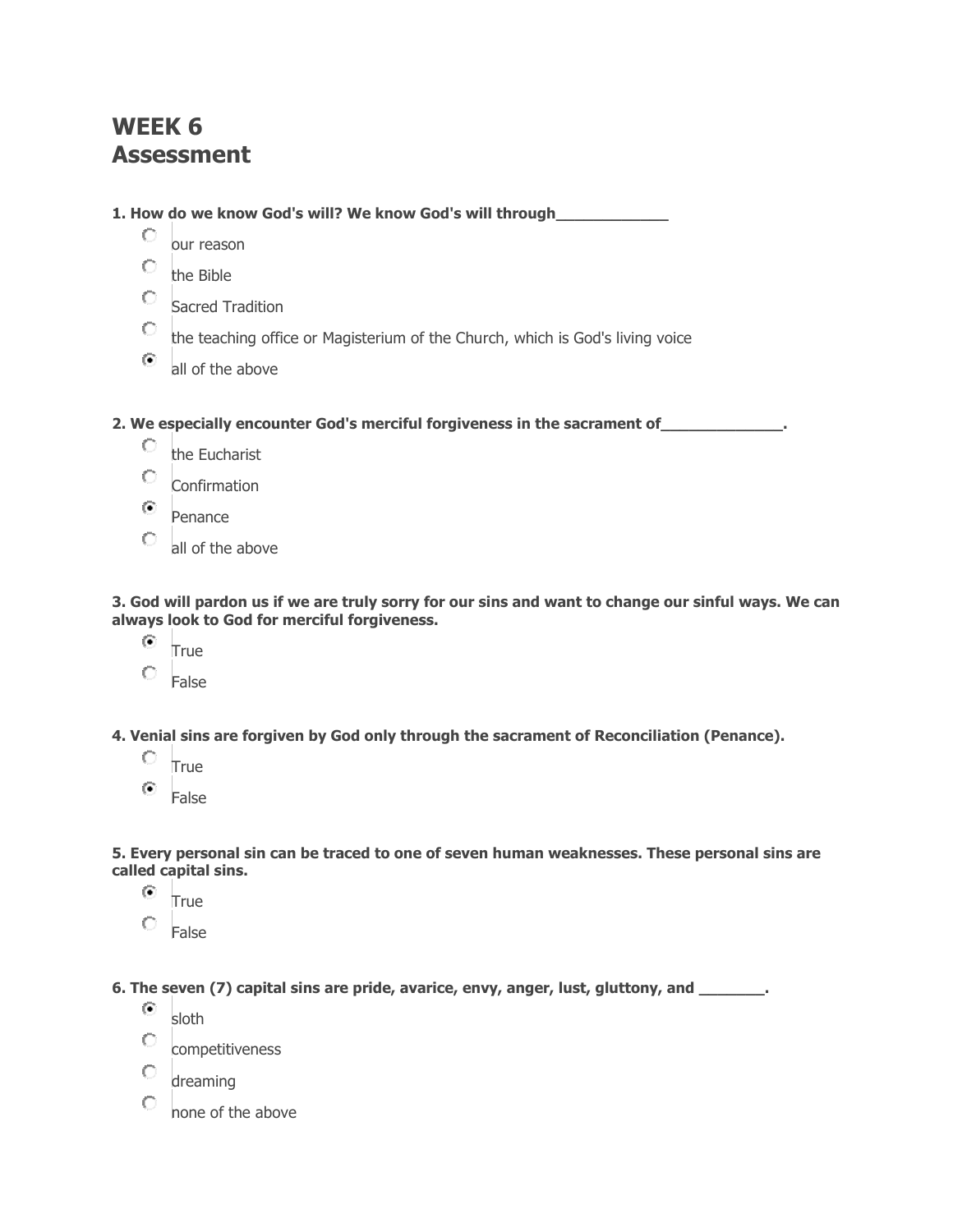7. \_\_\_\_\_\_\_\_\_, as a capital sin, refers to a loss of temper. It is often reflected in fits of rage, **quarreling, gossip, profanity, and property damage.**

- $\circ$ Pride
- $\circ$ Avarice
- $\odot$ Anger
- 0. Gluttony

**8. \_\_\_\_\_\_\_is an excessive consumption of food or drink, which can lead to a lack of selfcontrol.**

- О Envy
- $\circ$ Avarice
- $\odot$ Gluttony
- О. Pride

**9. Self-seeking and vanity are examples of \_\_\_\_\_\_\_.**

- О envy
- О gluttony
- $\circ$ pride
- $\circ$ lust

**10. Temptation is an invitation to sin that comes from either within us or from outside us.**

- $\odot$ true
- 0
	- false

**11. Temptations are not sins. Sin occurs only when we consent to a temptation. With God's help we can resist them.**

- $\odot$ true
- О. false

## **12. All temptations come from the devil.**

0 true

 $\odot$ false